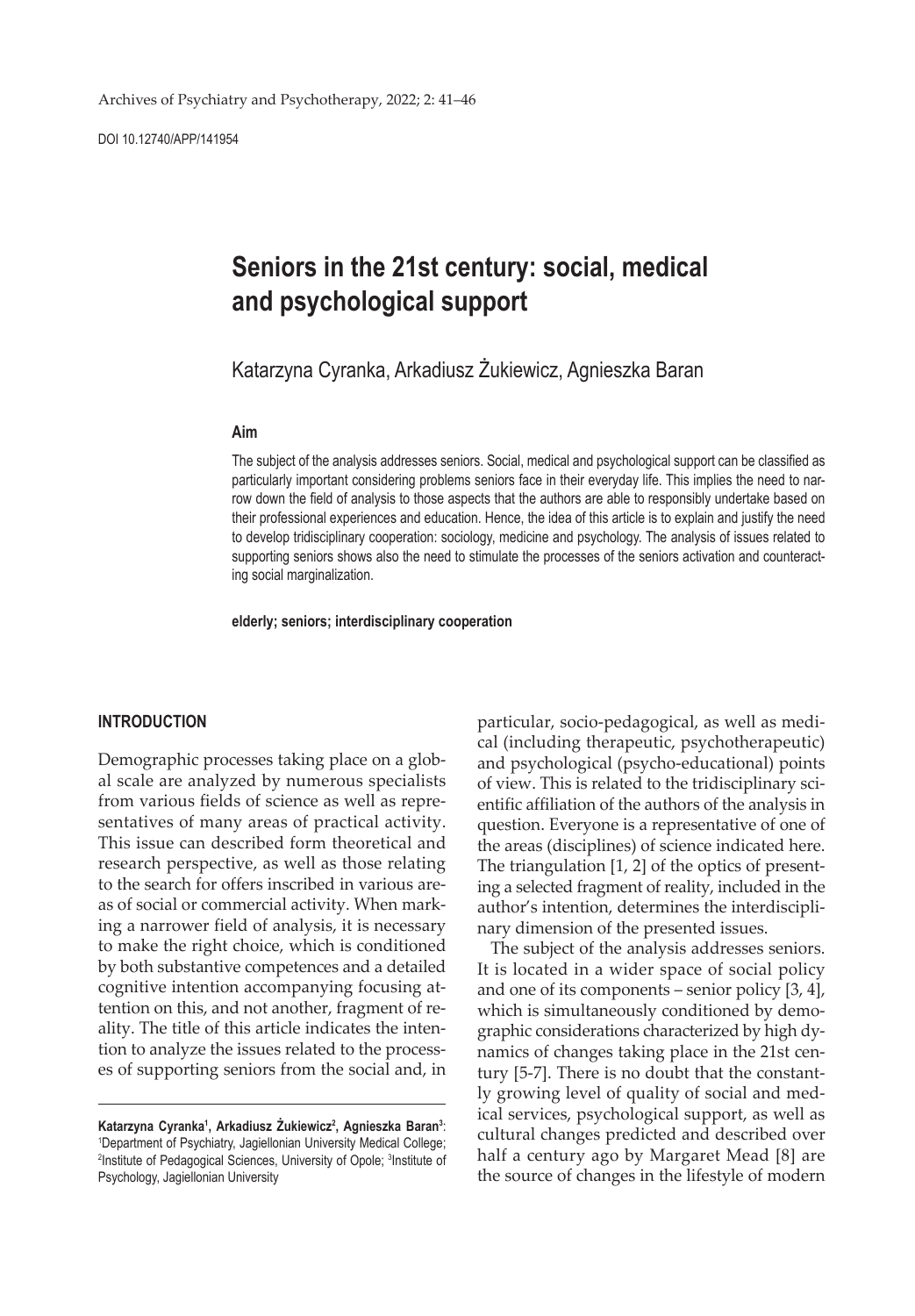seniors. First of all, the index of human life expectancy increases, which implies a process of a specific "aging" of societies. This is strongly related to the decline in birth rates, which include the so-called old continent – Europe. Hence, in order to search for theories and models of practical action that fits into numerous areas of supporting seniors, it is necessary to consider various issues from a multidisciplinary perspective [9]. Support: social, medical and psychological can be classified as particularly important due to the variety of the accompanying problems in the everyday life of seniors. This implies the need to narrow down the field of analysis to those aspects that the authors are able to responsibly undertake. Hence, a further specification of the idea of this article is to explain that we intend to prepare a series of statements devoted to a tridisciplinary analysis of issues related to supporting seniors in the processes of their activation and counteracting social marginalization.

# **The social dimension of human aging in the conditions of intensive civilization development in the 21st century**

The 21st century is full of technological changes that trigger a parallel civilization change. The variability of the length and quality of human life implies further goals set by contemporary social policy [10]. Regardless of the model we deal with [11], the tasks facing today's social services increasingly take into account both the needs and capabilities of older people. It is not only about the so-called helping, but most of all, enabling seniors to use their strength. This potential, called by sociologists the social capital of seniors [12, 13], is referred to in Polish social pedagogy as human or social forces. They are subject to processes of deliberate activation and are incorporated into cooperation in order to rebuild the reality of everyday life [14]. This is related to activities aimed at both discovering and strengthening these forces, which by their nature are a specific potential enriching various areas of social and pro-social activity.

Emphasizing the importance of seniors' participation in social life, it seems necessary to take into account those features that determine the possibility and, at the same time, the legitimacy of engaging this social group in various areas of activity. It is not enough to indicate the expectations and anticipated fields of interest of the elderly. It is also necessary to take into account those elements that really fit into the range of available forms of social participation of people who, over the years, lose both their motivation and appropriate abilities (physical as well as mental). For example, there is a catalog of barriers that are undoubtedly the cause of auto-marginalization or complete social exclusion. In addition to the most frequently indicated sphere of limitations – the financial one, should also be taken into account in line with those related to motor and perceptual limitations, cognitive impairment or general loss of the body's efficiency in situations of stress, fatigue or health weakness. Difficulties in everyday life, struggling with one's own weaknesses are only a few of the essential components that determine the ability to cooperate based on direct interpersonal relations. In the search for theoretical models of inclusive activities addressed to seniors, these factors constitute one of the important categories determining the offer of services included in the scope of institutional impact.

The involvement of seniors in social matters is undoubtedly a challenge not only in social policy, but above all in the interest of the younger generations living in the same space and time span – the younger generations. A wealth of experiences, well-established knowledge and developed skills can be useful in the conceptualization of planned social changes and at the stages of their implementation. However, the human potential of this social group requires systemic actions, which in the context of social support include both the sphere of care and activity understood in this sense as all forms of physical and intellectual support. There are educational, tourist and recreational as well as social and voluntary activities. On the one hand, it is necessary to create such a social and care offer that will eliminate the relevant deficits in the sphere of securing the basic life needs of the elderly. On the other hand, attention is focused on shaping senior policy programs that will improve the processes of engaging this social group in pro-social activities. In this case, the factor triggering human strength will be the appropriate infrastructure, the components of which (institutions and or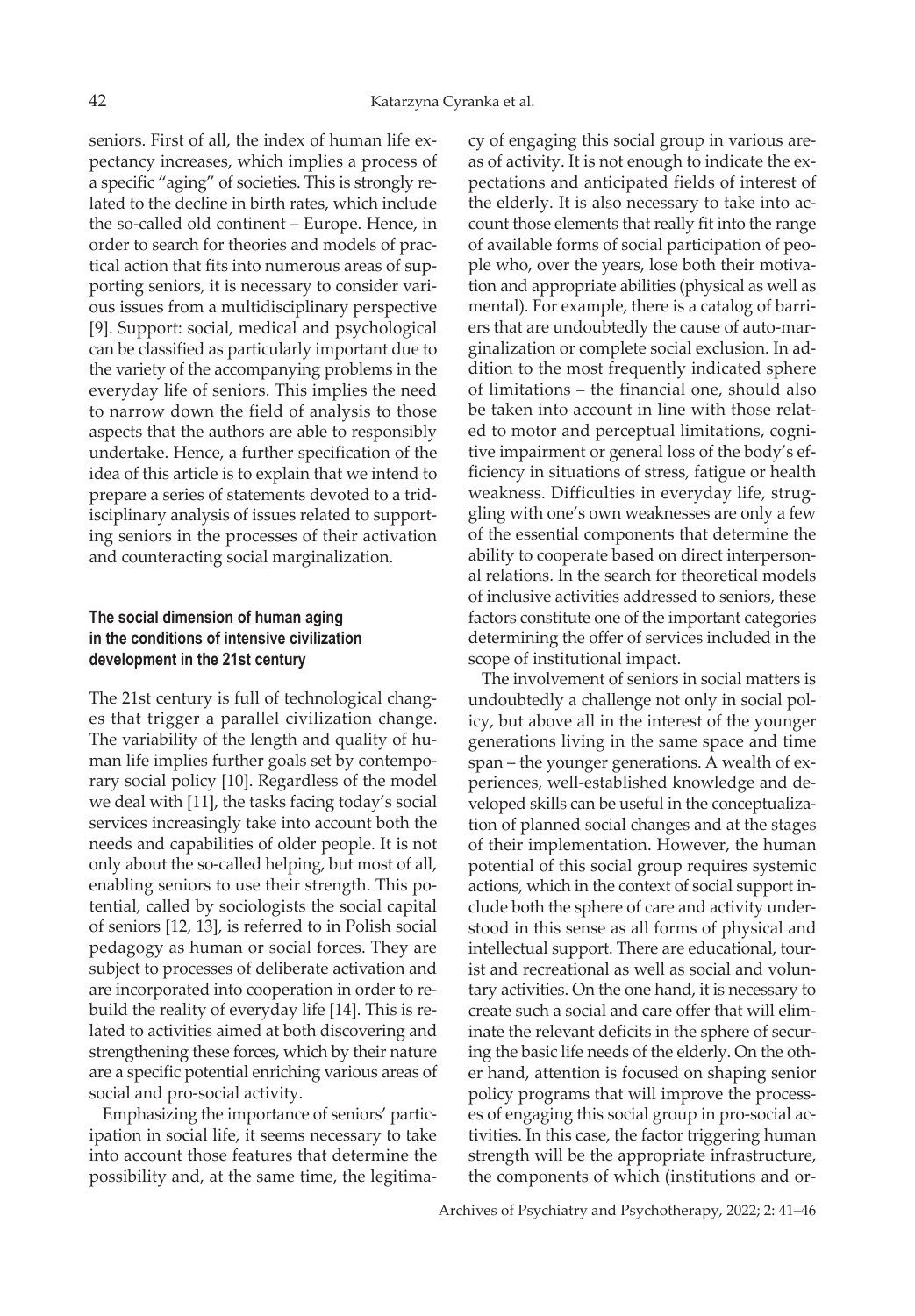ganizations) will facilitate discovering, strengthening and engaging the potential of seniors in pro-social creativity. It can be both self-help and supporting younger generations by using the experience, knowledge and skills that correspond to the specific needs of local communities.

## **Medical support for an aging population as a challenge for modern healthcare systems**

Releasing and using the social potential of seniors, their activation in various fields has a positive impact on the health and quality of life of elderly people, confirmed in numerous studies [15- 18]. At the same time, the possibility of engaging in various educational, recreational or social activities requires taking care of maintaining psychophysical well-being at a level enabling the individual to participate in them. The rate of biological aging varies inter – and intra-individually, and although the decrease in the functional reserves of individual organs with age is an inevitable consequence of the passage of time, it is possible to slow down this process and increase the adaptability of the organism [19]. By caring for a healthy lifestyle, proper diet, exercise, rest, avoiding stimulants, undertaking various physical and cognitive activities, it is possible to reduce the risk or delay the occurrence of pathological aging and related problems such as, among others, multi-disease, weakness syndrome or functional disability [20-22]. However, this requires appropriate preparation for old age and providing a comprehensive system of support for the elderly people, not only those in complex medical situations and reaching the end of life, but also those who are still in a good health but face natural health changes connected with aging [23].

Along with the progressing of civilization, technological and social changes, it is necessary to develop new models of medical support for seniors, taking into account the individual needs of the diverse group of elderly people, using both medical consultations at their place of residence and various forms of round-the-clock care. When creating them, it is necessary to pay attention to such challenges as the increasing number of elderly people requiring long-term medical care, the decreasing number of family caregivers or the growing expectations of the

elderly regarding the creation of an environment supporting the fulfillment of their needs and abandoning the purely medical model of help and support [24 ]. However, multi-specialist geriatric care, taking into account the individual needs of an elderly patient, is expensive and its implementation requires systemic solutions. Specialists working with older people, therefore indicate that there are also savings generated by educational and preventive activities, effective diagnosis carried out by medical personnel specialized in geriatric problems. Properly selected therapy programs, preventing or delaying the occurrence of more serious diseases or disability, limiting the number of medications taken by seniors and the exclusion of complications resulting from polypharmacy, and finally reducing the number of hospitalizations in elderly patients is a source of long term savings [23, 24].

The involvement of older people themselves, their carers and specialists in various fields to jointly develop and implement individualized and, at the same time, holistic treatment / support / care plans is the basis for ensuring the quality of health services for the elderly. The overriding goal of these activities should be to ensure the high quality of life of seniors [18, 24]. Developing education standards for both staff working with geriatric patients and seniors themselves in the field of comprehensive geriatric care is an important challenge for the medical care systems of the aging societies [23]. Understanding the importance of preparing the broadly understood medical and peri-medical personnel to work with this group of patients [18] is reflected in the inclusion of geriatrics in the compulsory curriculum at medical studies, recognition of geriatric medicine in an increasing number of European countries as a separate specialty and training and post-graduate studies on the specific problems of older people [25]. However, there is still an insufficient number of geriatricians and nurses, physiotherapists, psychiatrists, psychologists and representatives of other medical and peri-medical professions specializing in the work with seniors, who, while ensuring appropriate infrastructure and standards of geriatric care, would cooperate to improve the quality of life of seniors.

Providing adequate support for elderly people with various health problems and disabili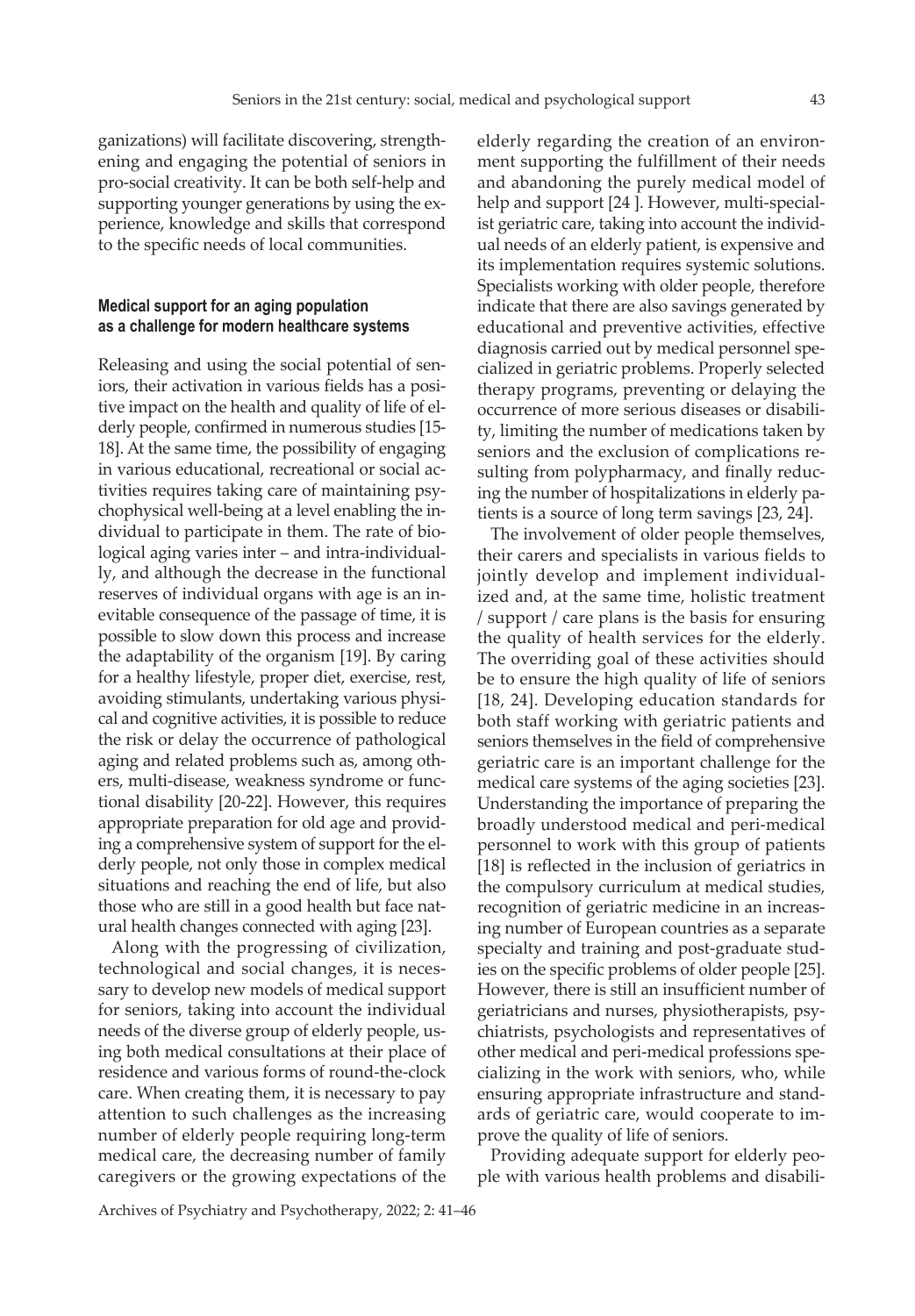ties also requires more and more often the involvement of caregivers in the home environment. This type of support is a significant help not only for the elderly themselves, but also for their relatives. Although the network of care services, especially commercial ones, is expanding more and more, the issue of training and supervision for both professional and non-professional (relatives of seniors) carers of the elderly is still insufficiently addressed.

# **Mental well-being of seniors and the possibilities of supporting it**

When considering the issue of medical support for the elderly, it is also important to pay attention to the area of mental health and cognitive functioning of seniors. Mental health problems in the elderly, especially widespread anxiety disorders and depression, not only reduce the quality of life of seniors, but also increase the frequency and cost of professional care, and are associated with a higher risk of premature admission to nursing homes. At the same time, it is important to note that mentally ill people age faster, which is related both to biological factors, less care of ill people for a healthy lifestyle and involvement in social activities, which have a proven positive impact on the quality and length of life [26]. These factors make it so important to both take preventive measures for mental health, as well as develop psychiatric and psychotherapeutic assistance services specifically targeted at seniors.

Psychotherapy of the elderly in many respects does not differ from the therapy conducted with younger patients, but some of its elements and topics are specific only for work with seniors. These are primarily the issues of transference and countertransference associated with the frequent age difference between therapist and patient, the need to focus on developmental tasks, and the challenges of the aging process itself. The goal of psychotherapy is always to alleviate suffering, seek healing, and prevent further difficulties from arising, so that the patient can function normally. The specific goals of seniors' psychotherapy focus on areas typical to older people, which include in particular: building and restoring a positive self-image and self-esteem,

coping with losses and support in mourning, helping to resolve the conflict between the need for dependence, using the help of others and the need for independence, as well as coping with emotions and thoughts about one's own mortality [27].

Psychological and psychotherapeutic support for the elderly should not, however, focus only on therapeutic activities, but, as in other age groups, also be directed towards broadly understood prevention and psychoeducation. Qualitative research shows that in the opinion of seniors themselves, good aging is associated with such features as resilience, the ability to adapt to changing conditions and optimism, which also underlie the main theories of positive aging [26]. For this reason it is important. that psychological and psychotherapeutic assistance provided to the elderly should focus on increasing the mental well-being of the elderly and building their immune resources [28].

Seniors of the 21st century are people who also look for various paths of personal development for themselves, more and more often using psychological support not only in crisis situations or because of fear of the possibility of mental problems. According to the Erikson model [29], providing psychological support may be aimed at supporting the integration of previous experiences, but also at helping to teach positive aging based on the optimal use of resources in order to compensate for deficiencies and adaptation to the challenges of everyday life [30]. In today's world, where the activation of seniors is preferred (promoted) and recommended, the elderly begin to feel the compulsion of constant activity and gathering new experiences, which may, however, exceed their cognitive, mental and, above all, physical (biological) abilities. Paradoxically, the theory of withdrawal [31], which explains the relationship between the compulsion to act and the ability to undertake it, may be a source of further research. It is, in particular, about the individualization of developmental stimulation processes in seniors. For some, activity may be a challenge and a constructive mobilization of forces in action. For others, it may turn out to be an impossible task resulting in lowered sense of self-esteem, anxiety, depression, and withdrawal. The category of withdrawal in this case does not have to be viewed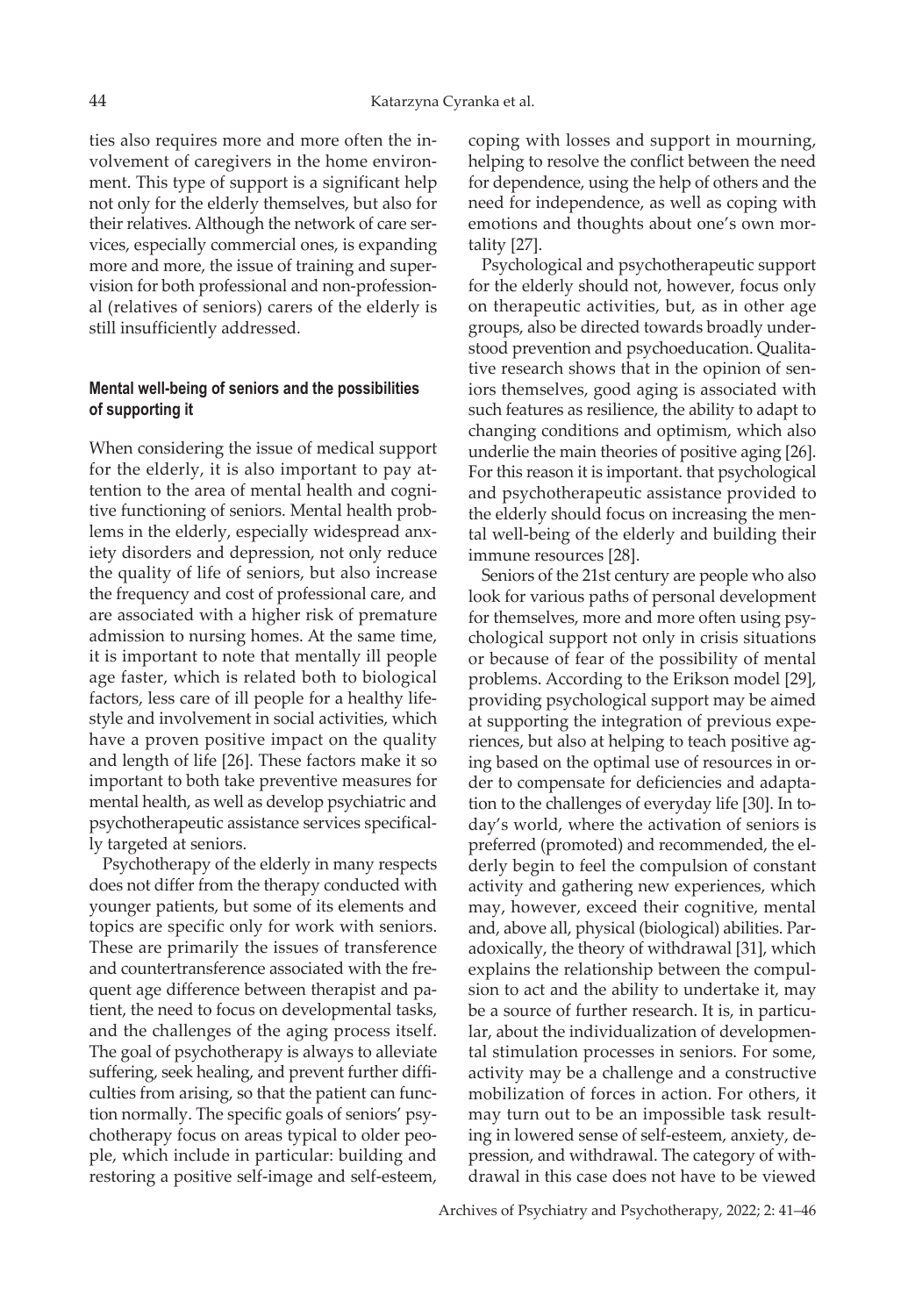negatively. It can be a natural consequence of individual human needs. In a more frank way, this applies to every age group.

The issues of supporting seniors taken up in this paper leads to further, necessary issues that fit into the field of psychological support. The obvious necessity to care for the mental health and condition of the elderly also includes the care for the cognitive functioning of seniors. A significant challenge in the light of the statistics on the prevalence of neurodegenerative diseases [32] is providing support to the elderly suffering from various cognitive disorders. The complexity of this issue implies the need to cover the theoretical, exploratory and methodological interest of co-participants, in particular family members and carers of seniors suffering from dementia. It is also necessary to focus on the issues of supporting the cognitive functions of healthy aging people, for whom every day and typical at this stage of life problems with attention or memory are the reason to look for pharmacological and non-pharmacological methods of coping. The use of professional information, educational and therapeutic support is a task faced by psychologists and neuropsychologists, because the issue of prevention and early diagnosis of cognitive disruptions in the elderly is still insufficiently addressed in the area of theoretical work, and above all in the practice of the activities of relevant services [33].

#### **SUMMARY**

The above analysis of the issue of supporting seniors, carried out from the social, medical and psychological point of view, is an introduction to further detailed analyzes. It is important to search for an integrated model (models) combining the achievements of science (social sciences, humanities, health sciences, medical sciences, etc.) and practices (methodological achievements of social, educational, medical institutions, etc.). Global trends related to the extension of human life expectancy, as well as the recorded decline in births, make the aging of world societies a fact. It implies the absolute need to create proposals for practical activities, the guiding idea to integrate the field of service for seniors, where the overall image of the human person will take into account his individ-

uality. In this case, interdisciplinary (multidimensional and multidisciplinary) support for seniors will serve to extend the ability to actively use human resources while at the same time individualizing the process of this activation. This applies to the social, physical (biological) and mental (including cognitive) dimensions. On the way to creating the postulated model, it is possible to outline the current challenges that constitute a guideline for further academic research. The following areas can be included here:

- seniors: the need to build new integrated support systems for seniors (combining care, assistance, compensation and promotional activities in the social, medical and psychological field), increasing the availability of currently operating support institutions, development of preventive and educational activities;
- − professional carers of the elderly: development of professional competences and the institutional support system;
- − non-professional carers of seniors (family members, close relatives and unrelated persons): emotional support, support groups, development of the social support system.

The outlined areas relate only to the subjective sphere of the postulated model (s) of integrated support for seniors. In the course of further planned analyzes carried out from an interdisciplinary point of view, it will also be necessary to refer to the subject from methodological, procedural and systemic perspectives.

#### **REFERENCES**

- 1. Denzin NK. [Ed.]. Sociological methods. A sourcebook, New Brunswick, N.J., Aldine Transaction. 2006.
- 2. Denzin NK. The Research Act: A Theoretical Introduction to Sociological Methods*.* Routledge*.* 2017
- 3. Beland D., Rocco P., Waddan A. Reassessing Policy Drift: Social Policy Change in the United States. Social Policy & Administration. 2016; 50 (2): 201-218.
- 4. Dean H. Social Policy. Polity Press, Cambridge. 2006.
- 5. Bohk-Ewald Ch, Ebeling M, Rau R. Lifespan Disparity as an additional indicator for evaluating mortality forecasts. Demography. 2017; 47(4): 1559–1577.

Archives of Psychiatry and Psychotherapy, 2022; 2: 41–46